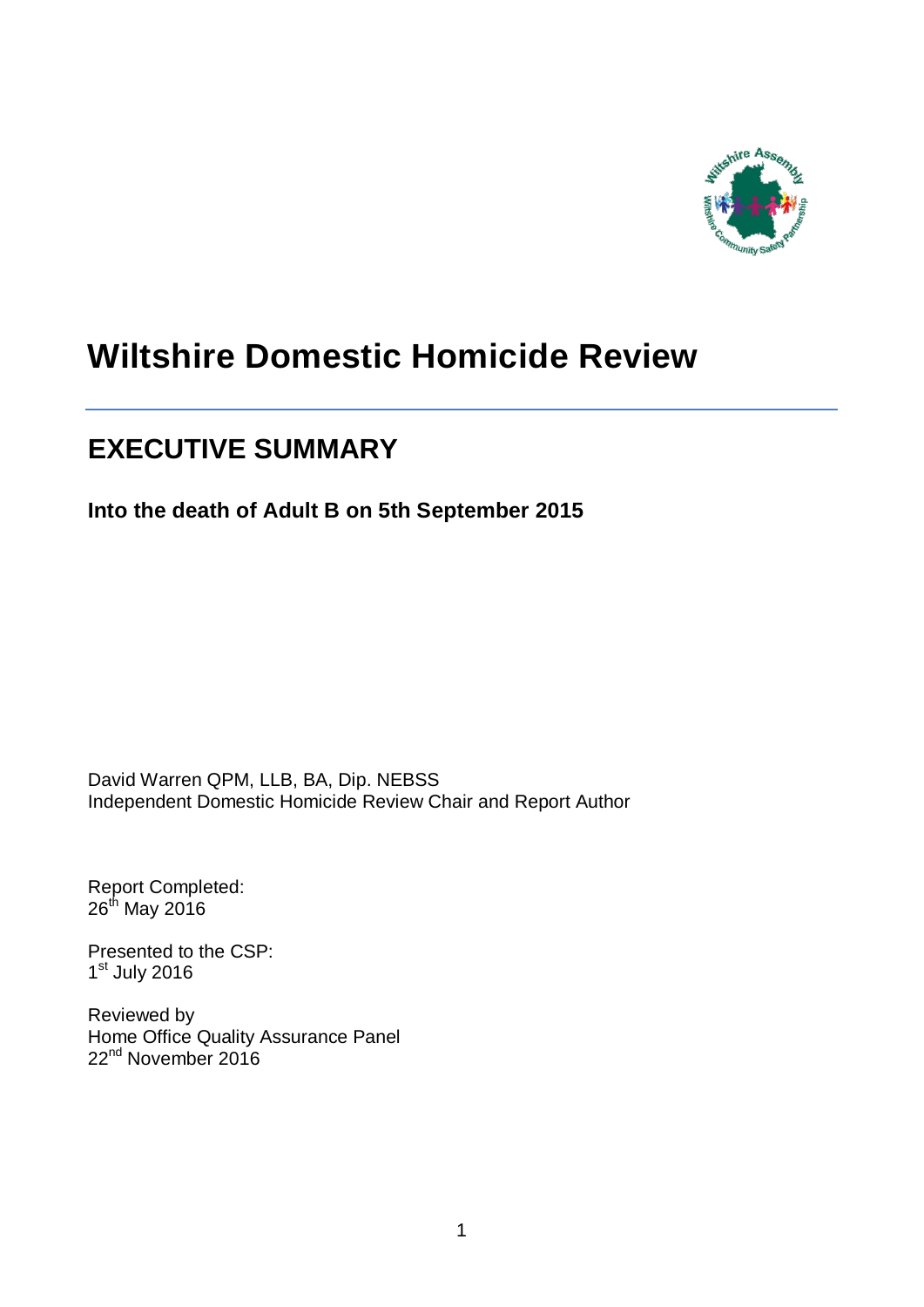# **1 Introduction**

- 1.1. This Review examines the contacts agencies in Wiltshire had with Adult B (pseudonym) prior to her death on 5th September 2015. Adult B who was 55 years of age at the time of her death lived in Chippenham with her husband Adult P (pseudonym) who was 52 at that time.
- 1.2. The circumstances of Adult B's death are:
- 1.2.1. Both Adult P and Adult B were alcoholics, with life changing alcohol related illnesses. At the time of Adult B's death on 5th September 2015 both were known to be drinking heavily.
- 1.2.2. Adult P had spent the afternoon of the 4th September 2015 consuming alcohol with friends in a friend's home. He became argumentative and the friend took him home. Adult B came home at about 5pm and the friend left them. At 10pm Adult P went to a service station to purchase bottles of wine.
- 1.2.3. At 0615hrs on 5th September 2015 Adult P contacted the Ambulance Service to report that he was unable to wake Adult B. A paramedic attended and found her deceased with head injuries, the police were informed and following their attendance Adult P was arrested.
- 1.2.5. The Pathologist's report stated that Adult B's death resulted from complications of subdural haemorrhage caused by blunt force trauma to the head. Impairment of clotting due to cirrhosis may have exacerbated the haemorrhage. It was later stated that the fatal injury could have been caused Adult B falling off the sofa during the night.
- 1.2.6. A plea of manslaughter was accepted and on 16th February 2016 Adult P was sentenced to 6 years imprisonment reduced to 4 years due to an early plea of guilty.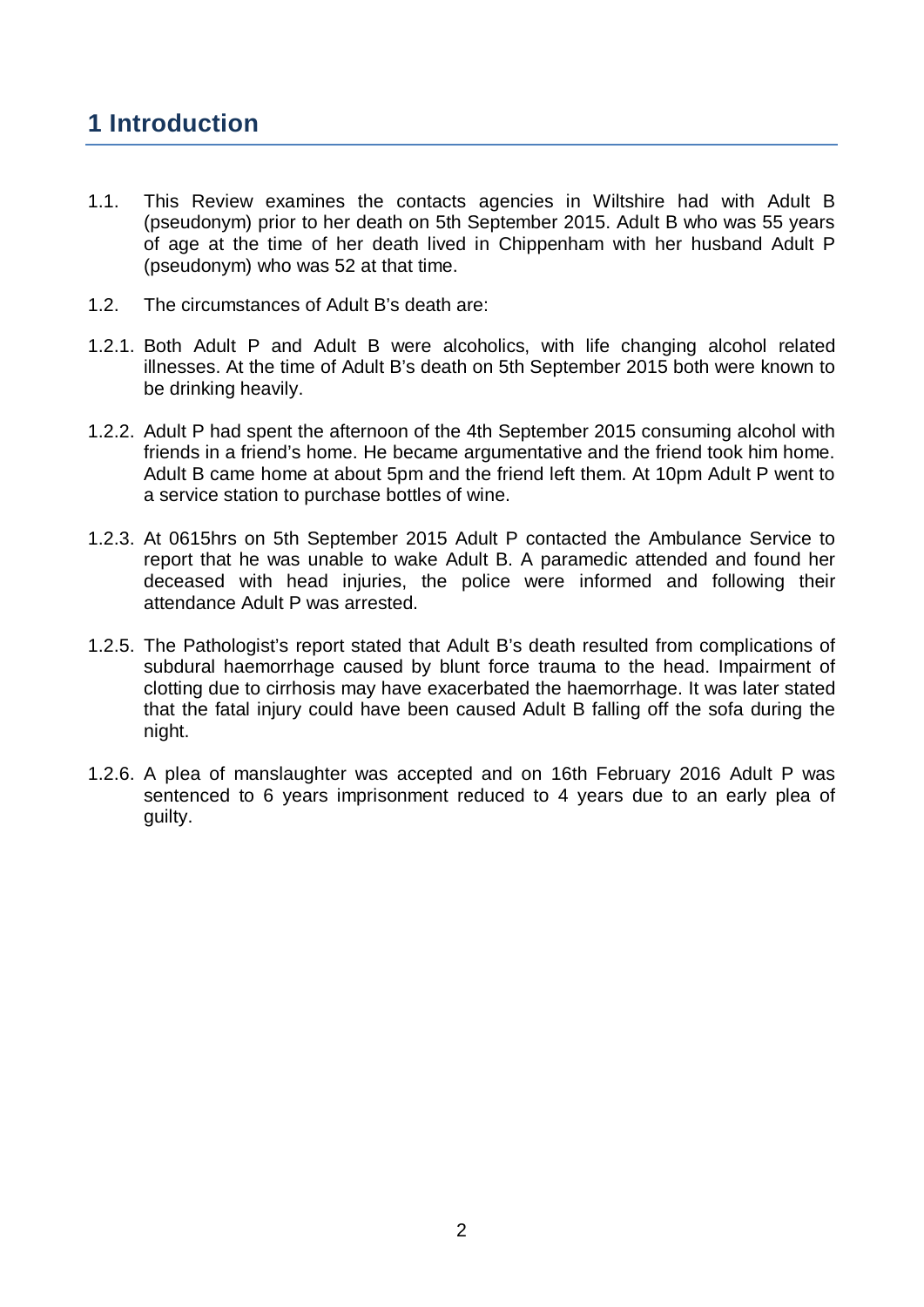# **2 The Review Process**

- 2.1. This summary outlines the process undertaken by the Wiltshire Domestic Homicide Review Panel in reviewing the death of Adult B.
- 2.2. On 13th October 2015 Wiltshire Community Safety Partnership took the decision to undertake a Domestic Homicide Review and on 14th October 2015 the Home Office was informed.
- 2.3. The process began on 2nd December 2015, with an initial Review Panel meeting of all agencies that potentially had contact with the victim, Adult B or the perpetrator, Adult P. Due to a request from the Senior Investigating Officer the Review was then adjourned until the conclusion of criminal proceedings, which were concluded on the 28th April 2016.
- 2.4. Adult B's mother and daughter were contacted at the commencement of the Review and agreed to sign a consent form for the Review to access Adult B's medical records. They also chose the pseudonym. Her mother wished to be kept informed about the progress of the Review and asked that any family contact should be through her in view of her granddaughter's age. Both Adult B's mother and daughter were informed about the dedicated support they could receive from AAFDA, however they said they did not need any further help, commending the quality of help they were receiving from the Police Family Liaison Officer and from the Homicide Service support worker. Nevertheless an AAFDA leaflet was left with them in case they changed their minds.
- 2.5. Adult P's solicitor was contacted by letter and by telephone. She agreed to speak to her client about the Review and to ask him for a pseudonym and for his consent for the Review to access his medical records. She eventually said her client was not in the right place mentally to consider anything. She was contacted after the conclusion of the criminal proceedings and agreed to speak to her client about having a visit from the DHR Chair and having involvement with the DHR. He declined.
- 2.6. At the conclusion of the Review Adult B's mother read the Overview Report, she commented. "I would like to thank the people on the Review for the care they have taken. We were very upset not just by my daughter's death but also by the sentence given out. Regardless of the way she lived, she did not deserve to die like that. I just hope some good will come out it for other people in her situation."
- 2.7. The agencies taking part in the Review are:

Avon and Wiltshire Mental Health Partnership NHS Trust

Bristol, Gloucestershire, Somerset, Wiltshire Rehabilitation Service (BGSW RS)

Doorway Project

Good Wellbeing Drop-in Centre

Great Western Ambulance Service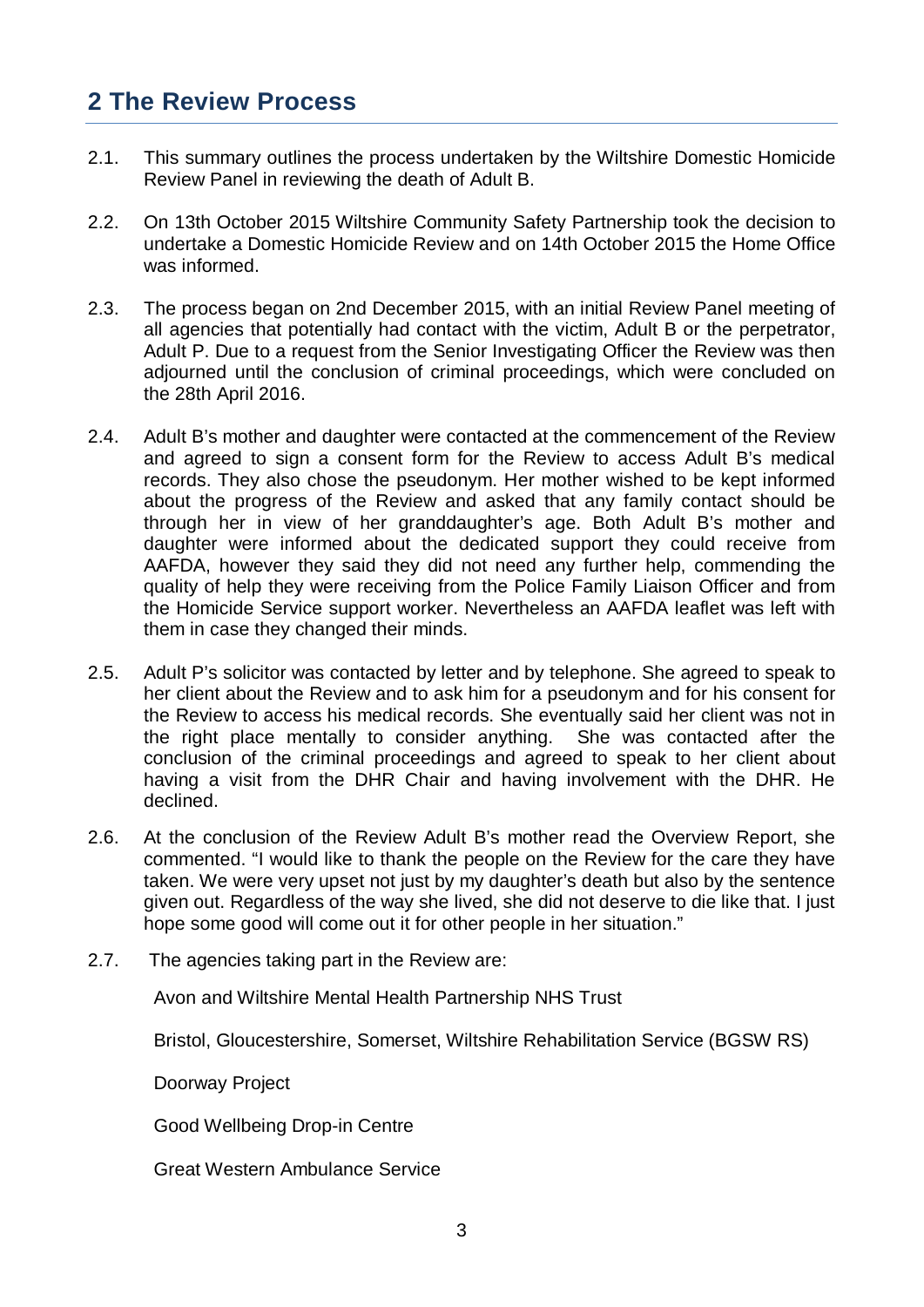Great Western Hospitals NHS Foundation Trust

Royal United Hospitals Bath NHS Foundation Trust

Sovereign Housing

Splitz Support Service

Station Hill Baptist Church

Victim Support.

Wiltshire Anti-Social Risk Assessment Conference (ASBRAC)

Wiltshire Clinical Commissioning Group

Wiltshire Council Adult Care

Wiltshire Council Housing Allocations and Options

Wiltshire Council Revenues and Benefits

Wiltshire Police

Wiltshire Substance Misuse Service (Turning Point)

- 2.8. The agencies were asked to give chronological accounts of their contacts with the victim and/or perpetrator prior to the homicide. All relevant documentation was secured. Where organisations had no involvement, or insignificant involvement, they informed the Review accordingly.
- 2.9. Of the eighteen agencies contacted about this Review, seven responded that they had had no relevant contact with Adult B or Adult P. Eleven agencies completed an Independent Management Review (IMR) with information indicating some level of involvement.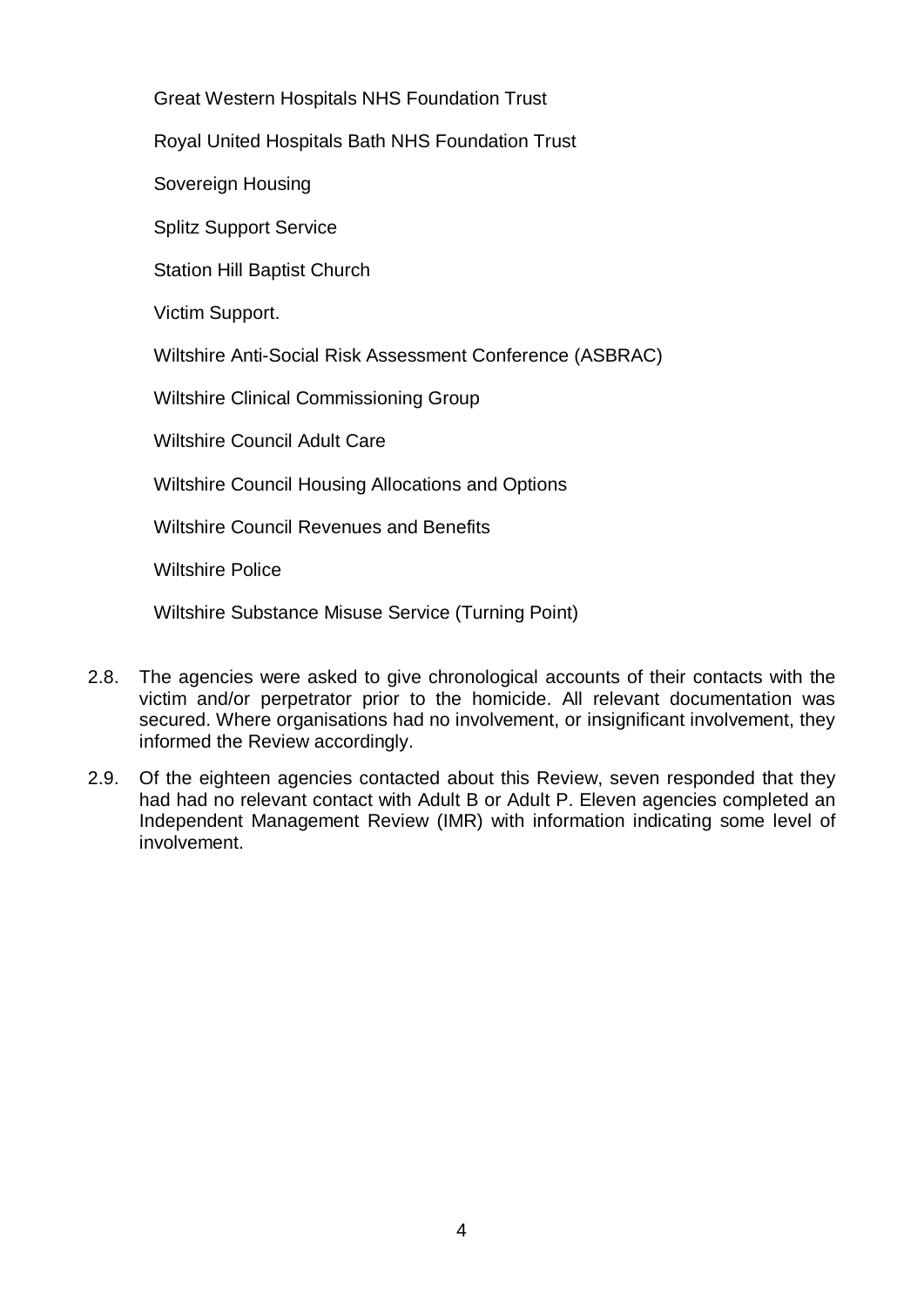# **3 The Facts**

- 3.1 The facts obtained from the IMRs, the Pathologist and Adult B's family, friends and neighbours are summarised as follows:
- 3.1.1 Adult B had been in a ten year relationship with Adult P and they married in July 2013. They lived in Chippenham in premises owned by Sovereign Housing Association.
- 3.1.2 Adult B and Adult P had been heavy drinkers from their early twenties. Adult B started drinking after the death of her step-father and the suicide of her brother. Her first marriage ended because of her dependence on alcohol. Adult P's parents were both alcoholics and he started to drink heavily at University. He consequently dropped out during his second year.
- 3.1.3 By the time they met in 2005 they were confirmed alcoholics, both had had a number of detox therapies but each time had started drinking again. Each of them had serious alcohol related physical illnesses including cirrhosis of the liver. Adult B had difficulty walking and although she had extremely poor vision, she frequently relied on a wheelchair or mobility scooter to go out.
- 3.1.4 The first indication that Adult B might be the victim of domestic abuse came in 2007 when a housing officer noted that she had bruising, which she felt was not consistent when Adult B's explanation that she had fallen down. Subsequently an occupational therapist visited Adult B and a referral was made to Adult Care.
- 3.1.5 There followed a number of occasions when there were concerns that Adult P was controlling and agitated. Eventually in August 2010, Adult B did tell the Adult Care Team that Adult P had hit her the previous week. She said she had "wound him up" and that this was unusual behaviour. An offer of follow-up visits were made together with taking her to see her GP. Adult B said she would think about it. A month later during a home visit by a social worker, it was noted that "Adult P remained supportive but that their relationship has been volatile in the past. They have been physically aggressive with one another resulting in Adult B sustaining a black eye. They both 'laughed this off' giving the appearance they did not consider this domestic violence. Adult B agreed that she would contact her GP to make an appointment". No DASH risk assessment was made.
- 3.1.6 In November 2010 a paramedic was called to Adult B and found her "covered in bruises". Her carer, Adult P said it was caused by a fall, but when Adult B was on her own, she stated Adult P had dragged her around the room. Adult Care was informed and tried to contact Adult B who had a suspected stroke. Adult P was contacted and stated that they were both alcoholics and he could not cope with his needs as well as Adult B's. He said he did need support and he was allocated to a male social worker. When the social worker made an unannounced visit Adult P said to him, "You may think I hit her but I didn't. I'm not a violent person. She will tell you the same. I've a left a message for you and Adult B will phone you. I apologies if it seems a bit emotional. We like to keep to ourselves". Later the social worker spoke to Adult B. He explained that there had been a report from the ambulance service that she may have received injuries. She said this was incorrect. The social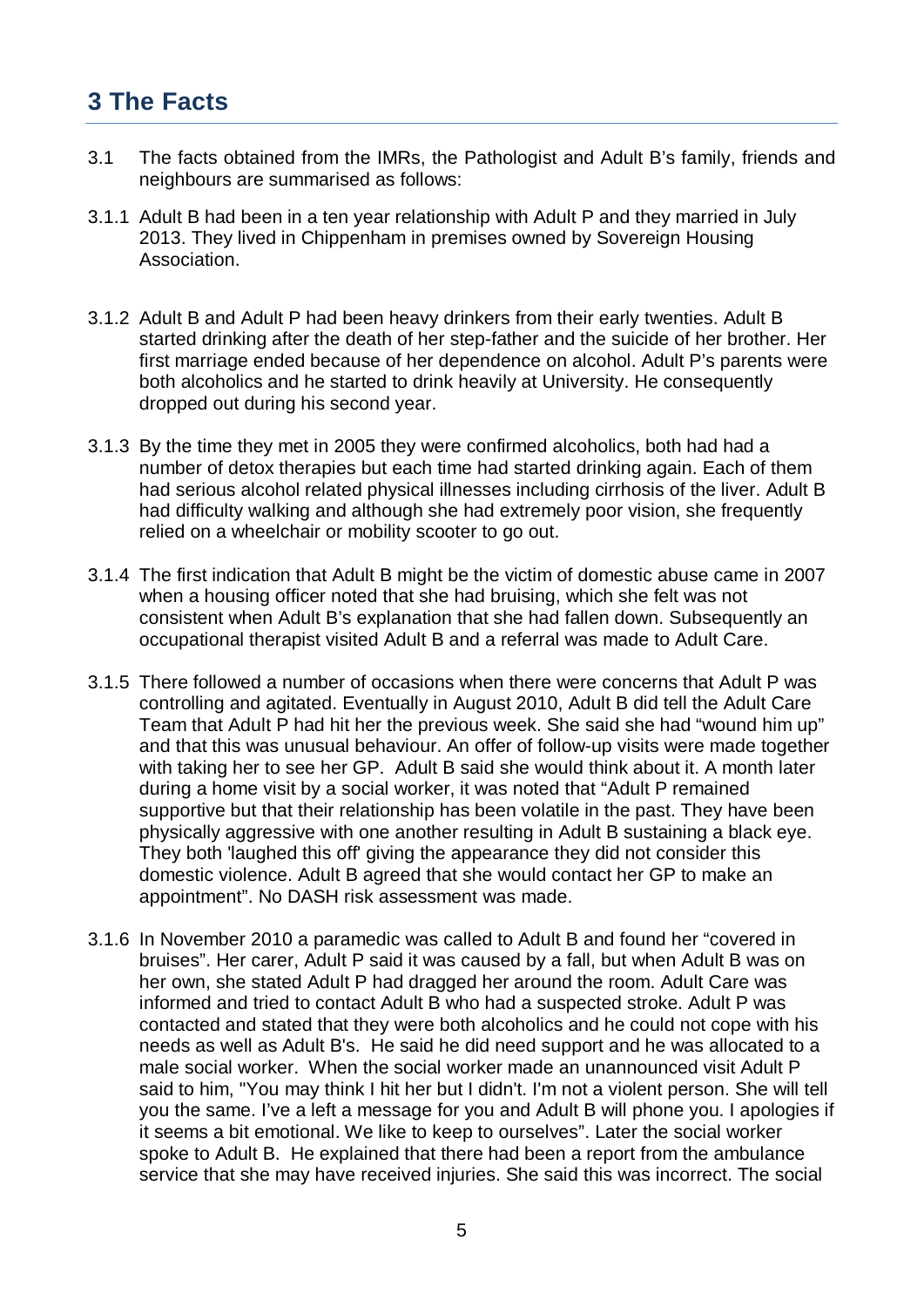worker asked if she had any concerns and several times she said she was fine. No DASH risk assessment was made.

On 18th February 2014 Adult P visited Wiltshire Housing, saying his marriage had broken down and asked for help with housing. He explained that he was the victim of domestic abuse from "his alcoholic wife" (Adult B). He was offered refuge accommodation but he refused this. No DASH risk assessment was made.

- 3.1.7 Adult P regularly visited the Doorway Drop in Centre and on two occasions, he confided in a member of staff, that he was subjected to domestic abuse by Adult B. He claimed to be very scared of her and that he realised that one day he might snap and hit her back. He spoke of a dilemma: If he leaves her then there is no one else to look after her, but if he stays then he is worried for his safety. He was given information about specialist support available from Splitz and from the police, but he said he did not want to get the police involved. On the second occasion, he said that Adult B was "abusive" and that it was time to leave her, since he was drinking too much and his liver couldn't cope. No DASH risk assessment was made. He was signposted to Wiltshire Council Housing where he was again offered a refuge placement. No DASH risk assessment was made.
- 3.1.8 In May 2014 Adult P reported to the police that Adult B had hit him with a pool cue following a drunken argument. A PPD1 was completed and assessed as standard risk. When police officers were speaking to Adult P at home two days later, Adult B returned in a drunken state and began shouting and swearing at Adult P. She was arrested to prevent a breach of the peace. The officers obtained information from Adult P in order to complete a PPD1, he stated that he was Adult B's carer, but did not feel able to fulfil that role. The police supervisor in checking the DASH risk assessment adjusted it to Medium from standard due to the increased number of calls to the address.
- 3.1.9 On 29th May 2014 Adult P contacted Splitz by telephone. His referral details were recorded as: "His wife is abusive when she is drunk. He called police and she is now staying at her Mum's. Adult B had been abusive to her previous husband, she glassed him in a public house. Adult P feels he cannot live like this any more, although he still loves Adult B. Adult P feels he does not want to resume the relationship, he is a recovering alcoholic and feels isolated". Due to increased demand and inadequate resources, it was not until 19th August 2014 that Adult P's case was allocated and telephone calls were made to Adult P on three separate occasions. After not receiving any replies; on 29th August 2014 the case was closed.
- 3.1.10 On the 15th September 2014 Adult P telephoned the police complaining that Adult B had locked him out, a PPD1 was completed with a DASH risk assessment of standard.
- 3.1.11 On 14th August 2015 it was agreed that as Adult B had gone back to drinking heavily for at least three months that her treatment from WSMS should stop but that she should attend non structured activities.
- 3.1.12 The police have no records of Adult B ever making any complains that Adult P had ever been violent towards her. Many of Adult B and Adult P's friends are heavy drinker by their own admission, and they all knew Adult P and Adult B to be heavy alcohol users. None claimed to have ever seen any physical violence between them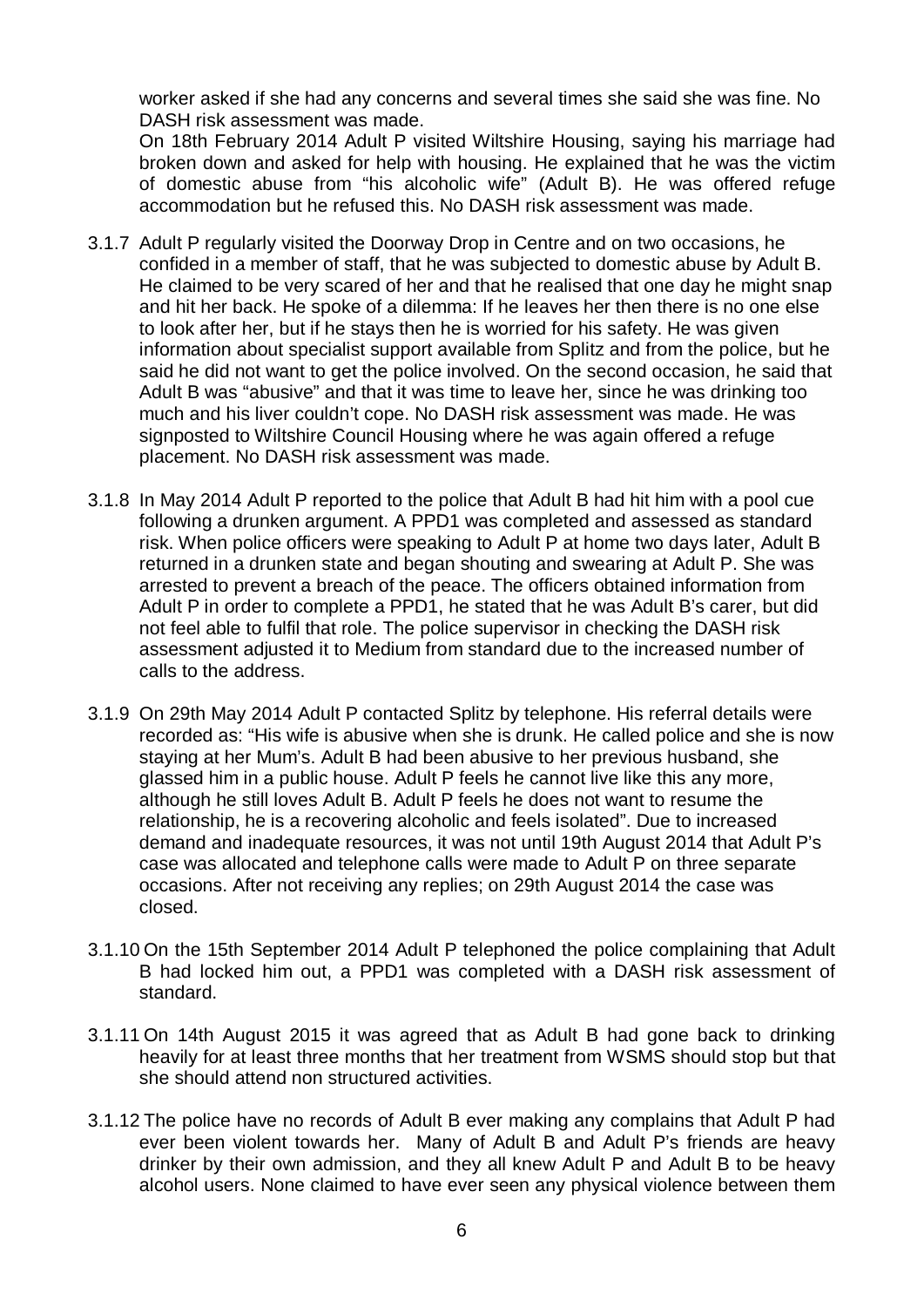but one commented upon seeing Adult B "a few days before she died" covered in bruises.

3.1.13 Adult P told the two psychiatrists who interviewed him whilst he was in custody awaiting trial that Adult B was his greatest friend and soulmate; most of the time they were very happy together, but he acknowledged there was a dark side to their relationship. He said Adult B when drunk could be demonic, she would become verbally abusive, at times she would kick, punch and bite him.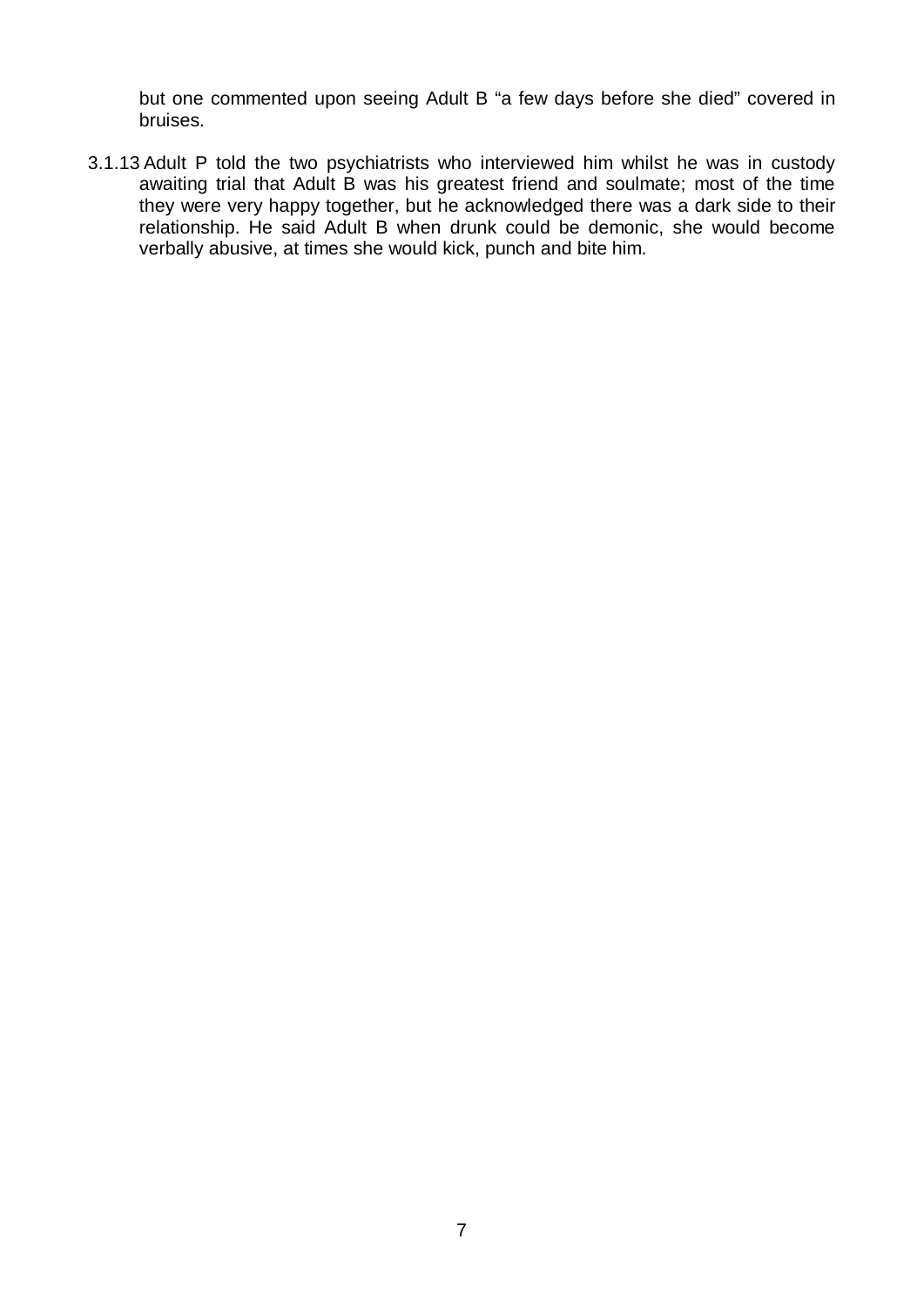### 4.1. The Review Panel, having had the opportunity to analyse all of the information obtained, consider the key issues in this Review to be:

# 4.1.1. **Adult B and Adult P's alcohol dependancy and resulting health problems**;

Adult B and Adult P's long term alcohol dependancy are detailed in section 3 of this executive summary. Over the years both had tried, on more than one occasion, to abstain but with no success. Their alcoholism resulted in both of them having serious physical health problems, including cirrhosis of the liver. On occasions, they both suffered from mental health problems including depression and anxieties. Adult B fell out of a third story window and sustained serious leg injuries which resulted in her often relying on a wheel chair or mobility scooter to go out. On two occasions she was arrested drunk in charge of the mobility scooter. Their GP felt that Adult B was the more serious drinker of the two and that Adult P would have been more successful in stopping drinking if there had been no alcohol available it the house. Adult P himself stated that he found it impossible to refrain from drinking when Adult B was still drinking and had alcohol in the house. When sober, Adult P made efforts to stop Adult B going out to buy alcohol, but twice, this resulted in Adult B telephoning the police alleging he was unlawfully detaining her in the house.

# 4.1.2. **Adult B and Adult P's domestic abuse towards each other**.

Adult Care, Doorway, Sovereign Housing, Splitz, Wiltshire Housing, Wiltshire Drug and Alcohol Service and the Police were aware that there was domestic abuse occurring between Adult B and Adult P. Although there were occasions between 2007 and 2010 that Adult B admitted that Adult P had assaulted her, she made light of it saying it was only when she "wound him up". However after she stopped the support she had been receiving from the social workers and occupational therapist in 2010 she never confided in anyone about Adult P's violence. Adult B's mother told the Review that she suspected that Adult P was violent as Adult B was often covered in bruises, however Adult B always denied he hit her, explaining the bruises as having been caused by falling down while drunk. Adult B's GP never probed, as he assumed her injuries and bruises were due to her falling while drunk or due to the loss of feeling in her feet. Two days before her death, he asked how she injured her foot and she claimed not to remember as it had happened when she was drunk. Adult P, on the other hand, informed several agencies that he was a victim of domestic abuse. Other than the police, agencies gave no consideration to completing DASH risk assessments or making referrals to specialist domestic abuse support services.

#### 4.1.3. **Whether Adult P being male, influenced the manner in which agencies responded when he claimed he was a victim of domestic abuse**.

As Adult P told a number of agencies that he was being subjected to domestic abuse from Adult B, the Review considered if being a male victim adversely affected the support he received.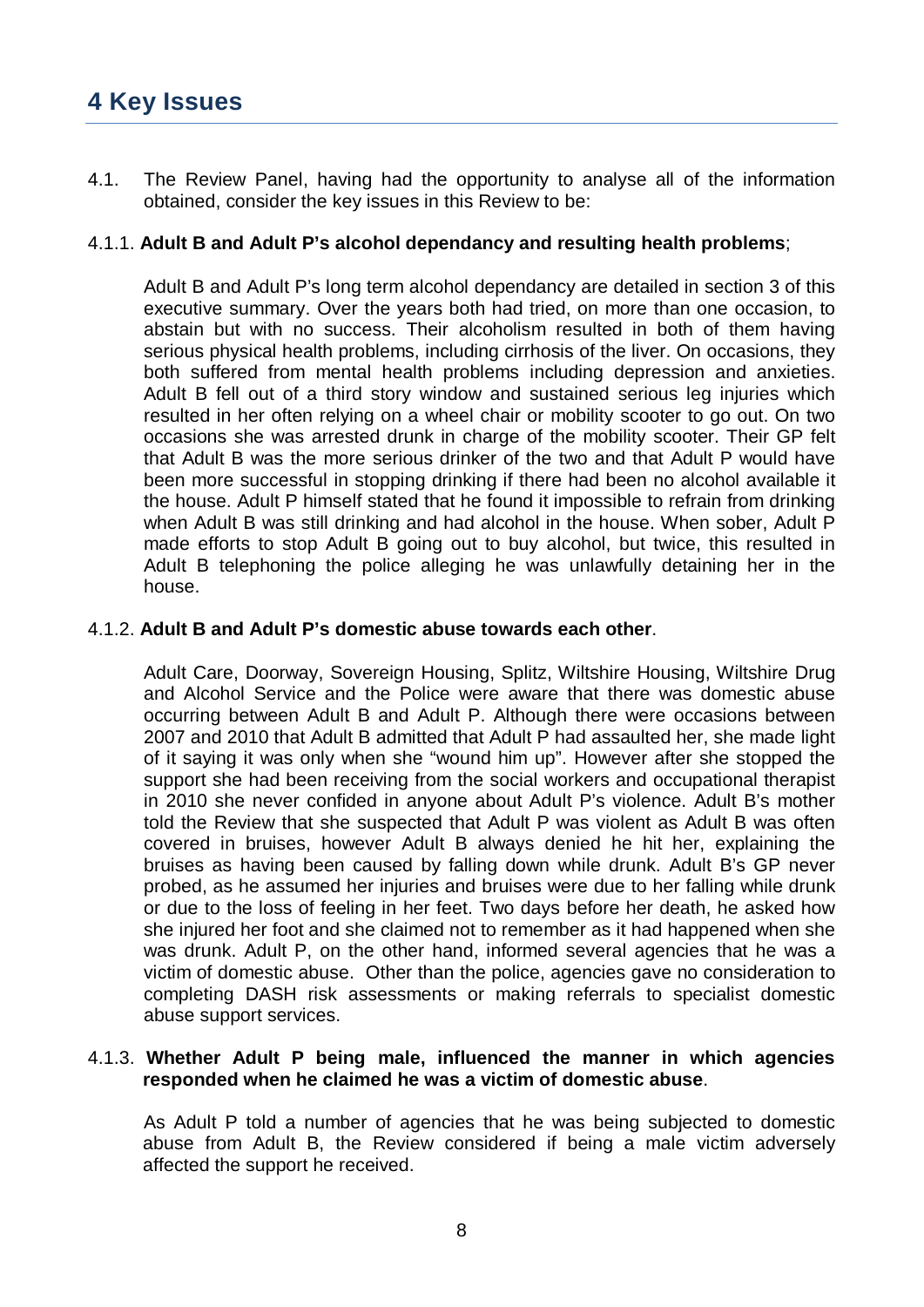- Adult P contacted the police about Adult B locking him out of their home and this was properly recorded as domestic abuse and a supervisor later reviewed the level of risk due to the number of incidents.
- On another occasion he contacted Splitz (domestic abuse support service) complaining that Adult B was abusive to him when she was drunk. It was 11 weeks before a support worker unsuccessfully tried to contact him, but the Review is satisfied that this was due to a general lack of resources rather than him being male.
- There were two instances when Adult P told a worker at the Doorway Drop-in Centre that Adult B was violent towards him and that he feared he might one day react violently. On the first occasion it was suggested that he contact the police but he refused, on the second occasion he was referred to Wiltshire Housing.
- Twice he made contact with Wiltshire Housing and informed them he was a victim of domestic abuse. On both occasions he was offered refuge accommodation, which he declined, there was no DASH risk assessment completed.
- Adult P received treatment from the Wiltshire Substance Misuse Service between 22nd September 2014 and 26th January 2015. During the first risk assessment, Adult P had stated that there had been domestic violence from his wife and that the police had been called on a few occasions. The second was completed on 31st December 2014 and there was no indication of any current risk of violence. The last review with him was on the 20th January 2015 where he reported continued abstinence and said there was a demonstrable improvement in the relationship with his wife. WSMS has a domestic abuse policy which staff are aware of and follow, however in Adult P's case it was understood that the abuse from Adult B was historic and the police had dealt with it. There was no indication that Adult P being male influenced the manner in which he was dealt.

#### 4.1.4. **The delay in responding to Adult P's request for support from Splitz, the Wiltshire commissioned domestic abuse support service**.

- Splitz is a well-established service provider, but at the time Adult P contacted them in May 2014 the service was experiencing a high demand for services (an increase of 63% referrals from Chippenham and 21% across all of Wiltshire). This resulted in long waiting times before cases were allocated to a support worker. In this case a support worker wasn't allocated for just over 11 weeks. By the time a support worker tried to contact Adult P, he did not respond and his case was closed.
- Since this incident Splitz has introduced a referral triage system, which provides initial support and /or signposting, but there are still delays of 8 weeks or more before a victim is contacted by a support worker. As a result of this being highlighted in this Review Wiltshire Community Safety Partnership is organising an urgent meeting with other agencies (including police Probation, CCG and Army) that refer victims to Splitz to address funding and other capacity issues. Splitz is already in the process of exploring other funding raising opportunities.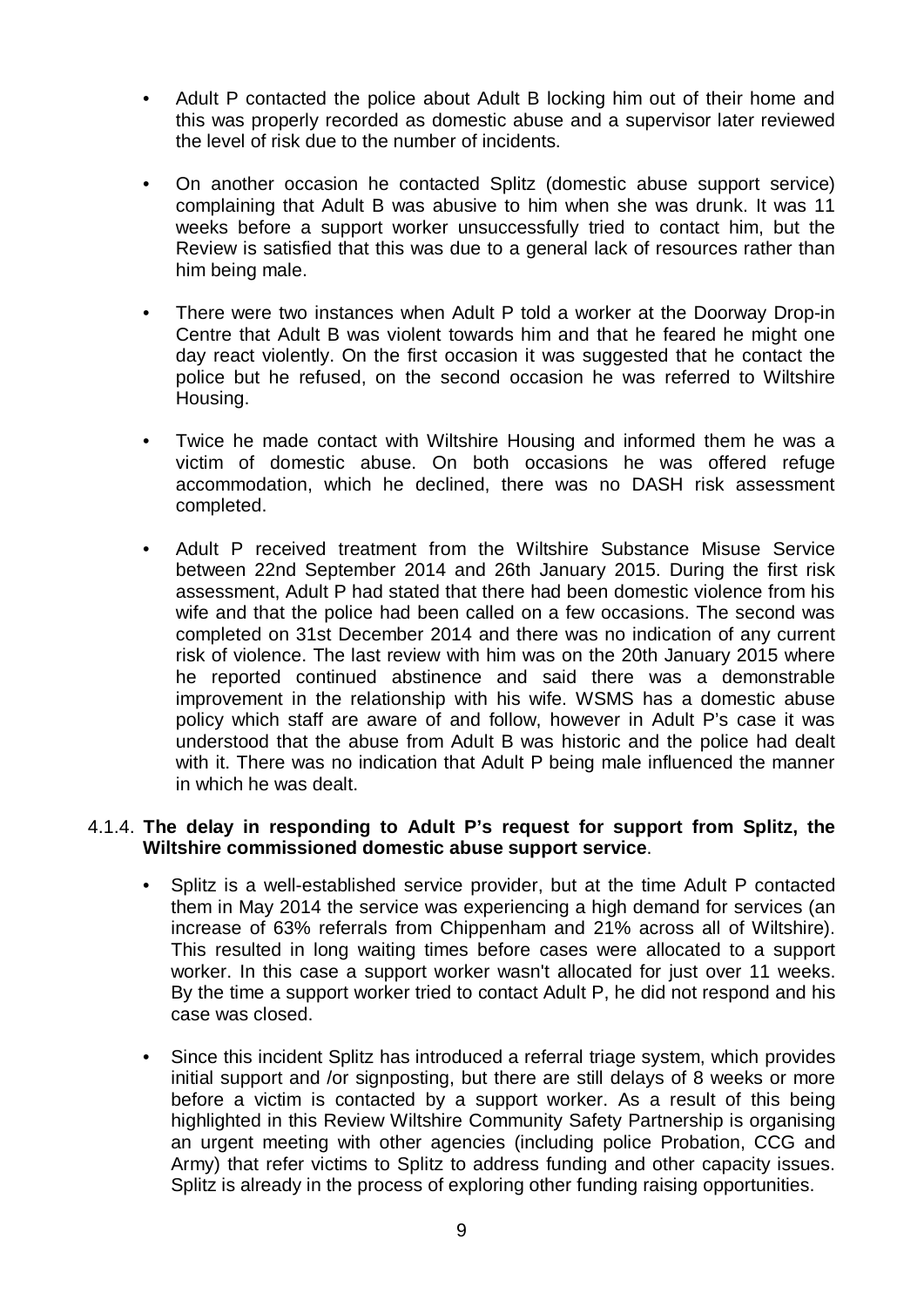# **5 Lessons to be Learned**

5.1. The following agencies that had contacts with Adult B and/or Adult P have identified effective practice or lessons they have learnt during the Review.

# 5.2. **Doorway**

- 5.2.1. Doorway did not have a separate organisational Domestic Violence Policy.
- 5.2.2. There is a need for a clear and defined process for follow up work, (including contact to be made with specific external specialist agencies) to be carried out by staff, after concerns have been expressed relating to threats or worries about violence.

# 5.3. **South Western Ambulance Service NHS Foundation Trust**

- 5.3.1. Since the 10th November 2010 incident, there have been changes within adult safeguarding practice within SWASfT. It was recognised that there were logistical barriers to the sharing of information between clinicians and other agencies. The use of the Control Room staff to fax referrals to Social Care dictated by clinicians by telephone was a reasonable solution at the time in 2010.
- 5.3.2. Safeguarding referrals are now generated through internal forms and are triaged and processed through a dedicated safeguarding team. In some regions using the new electronic patient records, these forms can be submitted directly from the tablet used in the field. The triage team then review each referral and redirect to appropriate agencies using secure email facilities. Under current practice, this referral would be referred to the patient's GP practice and the Police as well as to Social Care. It should be noted that this is not common practice across the UK. Only SWASfT and one other service employ a safeguarding referral triage system. SWASfT currently generate in excess of 1000 safeguarding referrals per month. The SWASfT region covers 7 counties and currently 768 GP practices. It is doubtful that the infrastructure in 2010 in GWAS could have supported a safeguarding referral triage system of this design.
- 5.3.3. A lesson can be learned retrospectively from review of this incident that there remains value and notable good practice in the employment of an internal safeguarding referral triage and processing system within SWASfT.

# 5.4. **Sovereign Housing Association**

5.4.1. The Housing Officer who made the home visit in April 2014 did not adhere to Sovereign Housing's Safeguarding or Domestic Abuse policies. Any situation that an officer comes across where a resident has unexplained injuries/bruising or there is damage to the property should have been raised with the appropriate organisation through the correct channels.

#### 5.5**. Splitz Support Services**

5.5.1. The 11 week waiting time to receive a service was not acceptable. Prior to the spike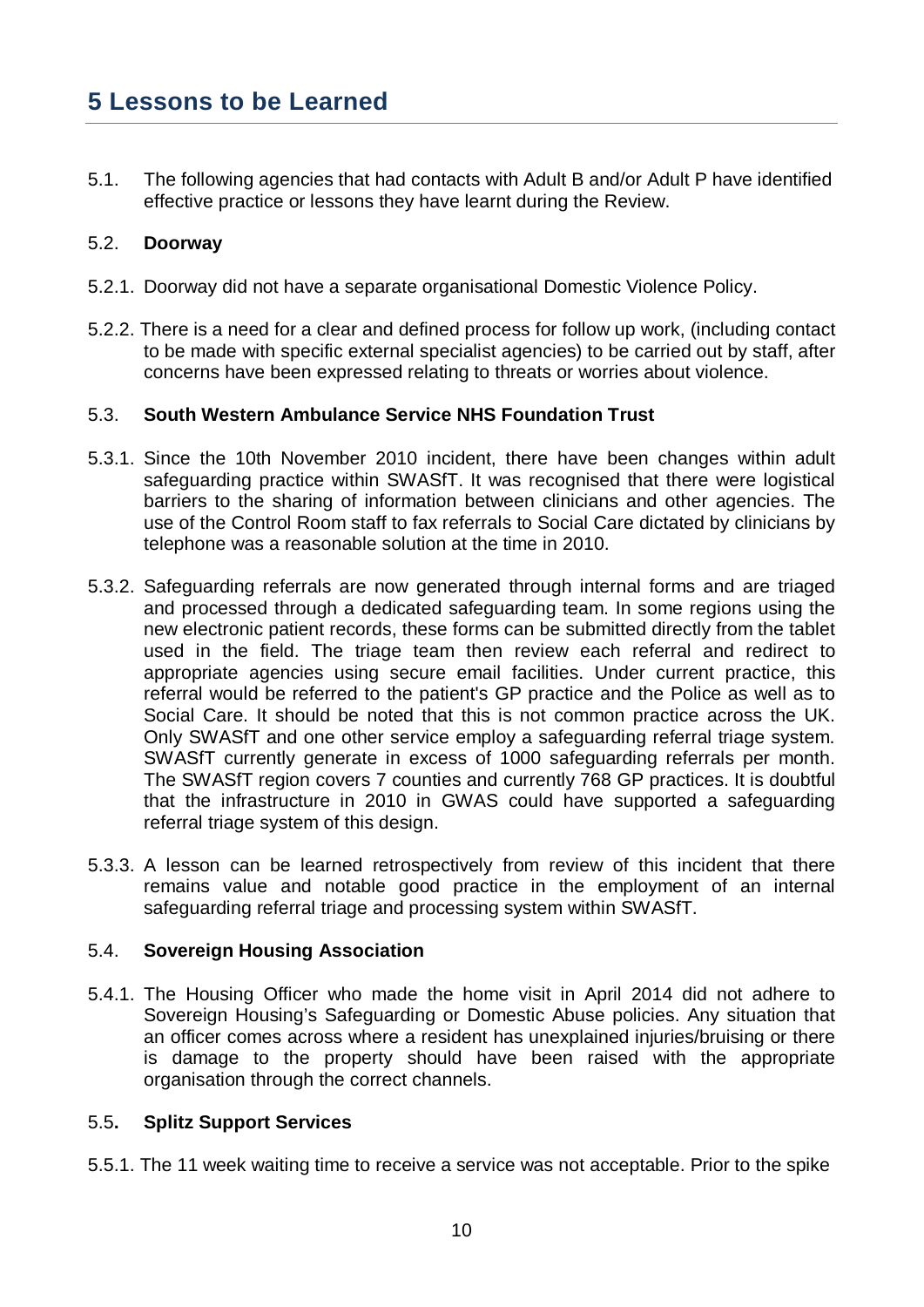in demand across Wiltshire and specifically in Chippenham, Splitz did not have the capacity to meet demand in a timely manner (they were operating an eight week waiting time) and this spike led to even greater waiting times.

5.5.2. A dedicated referral triage system would have enabled Splitz to better assess the risks in this case. Such a dedicated referral triage team would have been able to provide initial support and/or signposting. They would also have been able to maintain more frequent contact with cases that have not yet been allocated, monitoring risk and reassessing need.

# 5.7. **Wiltshire Clinical Commissioning Group**

- 5.7.1. The Review has shown that record sharing by all clinical agencies may reduce the risks of this type of incident.
- 5.7.2. Wiltshire CCG needs to ensure all Wiltshire GP practices have an awareness of safeguarding and domestic abuse issues.

# 5.8. **Wiltshire Council Adult Care**

- 5.8.1. Observations on a client's file must include clarification on matters of capacity and record the outcome of a safeguarding alert and the feedback given to the original referrer.
- 5.8.2. At the time there was a need for training on the use of the Mental Capacity Act, this was subsequently put in place and is no longer an issue.
- 5.8.3. The Care First data base did not require the recording on feed back to alerters, this is now in place.

# 5.9. **Wiltshire Council Housing**

- 5.9.1. Staff should follow up advice provided to clients about support agencies with appropriate referrals to those specialist services.
- 5.9.2. Housing staff need to better understand safeguarding triggers and how issues / concerns should be reported.
- 5.9.3. A requirement for housing staff to better understand the importance of safeguarding and attending regular annual training.
- 5.9.4. Improved understanding of what agencies are available to assist those fleeing domestic abuse

# 5.10**. Wiltshire Police**

5.10.1.Police officers in dealing with Adult B and Adult P were faced with difficult situations as it was often very difficult to reason with them due to their extremely drunken state. On the occasions when Police officers attended at their flat, positive action was taken in removing Adult B from a volatile situation and taking her to her mother's home. Positive action was also taken in arresting Adult B in order to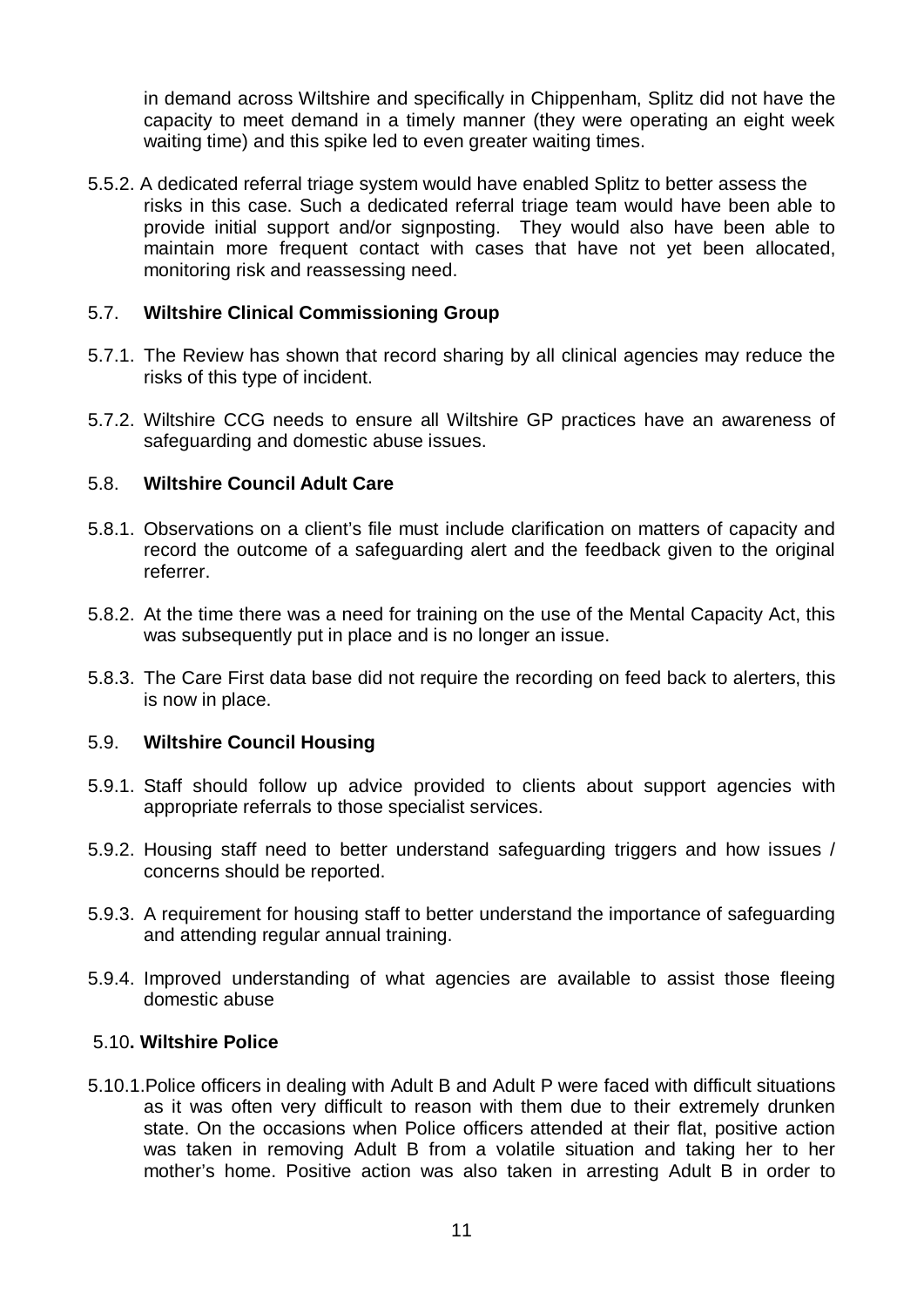remove her temporarily from the family home in order to gain some breathing space.

5.10.2.As of the 1<sup>st</sup> January 2016 Horizon, the witness care unit at Wiltshire Police telephone victims of domestic abuse that have been identified as standard risk and signpost them to appropriate support agencies as required. This was an area that had been identified as requiring attention as medium and high risk cases are supported by the Domestic Abuse Investigation Team whereas standard risk cases are generally not.

# 5.11. **Wiltshire Substance Misuse Service (WSMS)**

- 5.11.1.The wording on the WSMS assessment form does not specify domestic abuse.
- 5.11.2.Currently when partners are in treatment their risk assessments are not cross referenced.
- 5.11.3. Past risks are not always followed up.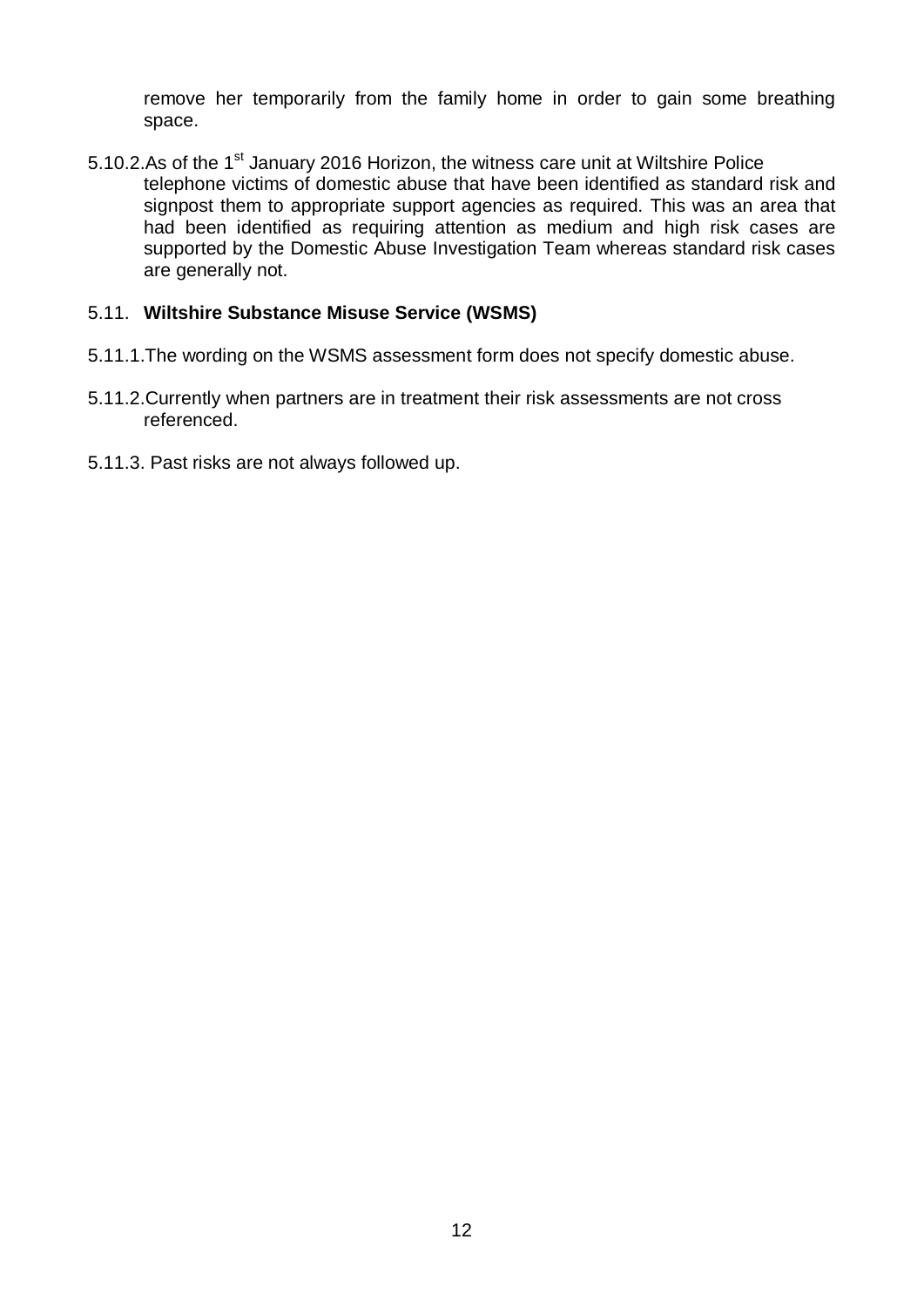# **6 Conclusions**

- 6.1 In reaching their conclusions the Review Panel has focused on the questions:
	- Have the agencies involved in the Review used the opportunity to review their contacts with Adult B and/or Adult P in line with the Terms of Reference of the Review and to openly identify and address lessons learnt?
	- Will the actions they take improve the safety of Wiltshire domestic abuse victims, particularly those with alcohol issues in the future?
	- Was Adult B's death predictable?
	- Could Adult B's death have been prevented?

# 6.2. **Have the agencies involved in the joint Review used the opportunity to review their contacts with Adult B and/or Adult P in line with the Terms of Reference (ToR) of the Review and to openly identify and address lessons learnt?**

The Review Panel acknowledges that the Individual Management Reviews and other reports have consistently been thorough, open and questioning from the view point of Adult B and Adult P. The Panel is satisfied with the evidence provided by those organisations that have shown that their contacts with either Adult B or Adult P were in accordance with their established policies and practice and that they have no lessons to learn. Other organisations have used their participation in the Review to properly identify and address lessons learnt from their contacts with Adult B or Adult P in line with the Terms of Reference.

# 6.3. **Will the actions they take improve the safety of Wiltshire domestic abuse victims, particularly those with alcohol issues in the future?**

The Panel is satisfied that the implementation of the recommendations made within the Review will address the needs identified from the lessons learnt and make life safer for Wiltshire victims of domestic abuse, particularly those with complex needs due to alcohol problems. Nevertheless the Panel records its concern that the Splitz Domestic Abuse Support Service does not have the capacity to meet the ever increasing demand for services. This must be urgently addressed by Splitz and local commissioners.

# 6.4. **Was Adult B's death predictable?**

There was one occasion in 2014 when Adult P confided in a worker at the Doorway drop in centre that he was worried he might react to Adult B's abuse towards him. The worker who was experienced, did not think it was a serious threat as she heard such comments previously from the drop-in centre guests and also as Adult P made it clear he cared about Adult B and could not leave her. Other than this incident there was little indication that Adult P might seriously harm Adult B. After 2010 no agency had any record of Adult B reporting any violence from Adult P

# **The Review Panel is therefore satisfied that agencies had no grounds to predict Adult B's death by violence from Adult P.**